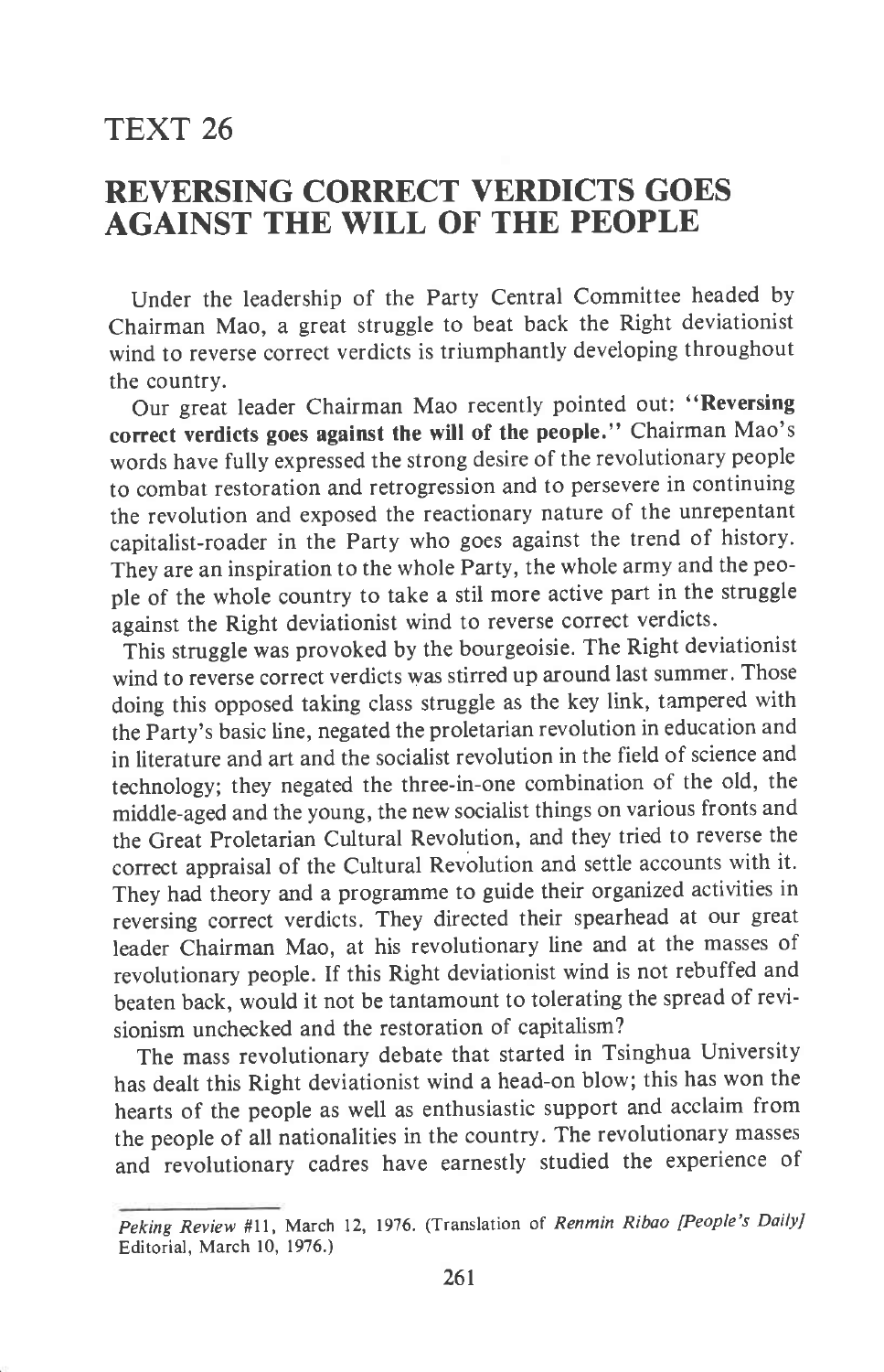Tsinghua University and, under the leadership of the party, criticized "taking the three directives as the key link," thereby completely isolating the capitalist-roaders in the Party who stirred up the Right deviationist wind. Facts prove that the workers, peasants and soldiers, revolutionary cadres and revolutionary intellectuals, that is, the people who account for over 95 per cent of the total population, want revolution and support socialism. They do not want to be oppressed by bigwigs who practice revisionism. Their basic desire is to take the socialist road, and the Great Proletarian Cultural Revolution represents their fundamental interests. They want to consolidate and expand the fruits of victory of the Great Proletarian Cultural Revolution, restrict bourgeois right and advance the socialist revolution. To practice revisionism and reverse the correct appraisal of the Great Cultural Revolution will never be approved by the masses of the people.

Chairman Mao recently pointed out: "With the socialist revolution they themselves come under fire. At the time of the co-operative transformation of agriculture there were people in the Party who opposed it, and when it comes to criticizing bourgeois right, they resent it. You are making the socialist revolution, and yet don't know where the bourgeoisie is. It is right in the Communist Party-those in power taking the capitalist road. The capitalist roaders are still on the capitalist road." This incisive Marxist-Leninist analysis by Chairman Mao has summed up the historical experience of China's socialist revolution over the past 20 years and more, and it has defended and developed Marxism-Leninism. It is a powerful ideological weapon for us in combating and preventing revisionism and a powerful ideological weapon for us in continuing the revolution under the dictatorship of the proletariat. Chairman Mao clearly indicates here that the capitalist-roaders are precisely the bourgeoisie in the Party during the period of socialist revolution. From the co-operative movement to the criticism of bourgeois right, every step forward in the socialist revolution has nret with resistance from the bourgeoisie in the Party. Since in socialist society, there are still classes, class contradictions and class struggle and there still are the soil and the conditions engendering capitalism and the bourgeoisie, capitalist-roaders or new representatives of the bourgeoisie will inevitably appear in the Party, and the phenomenon that "the capitalist-roaders are still on the capitalist road" will continue to exist for a long time. The person who stirred up the Right deviationist wind to reverse correct verdicts is precisely the capitalist-roader who followed Liu Shao-chi in practising revisionism and opposed all the socialist revolutionary movements before the Cultural Revolution and who was criticized in the Cultural Revolution but has refused to mend his ways. In words, he stated "I'll never reverse the verdict," but once he took up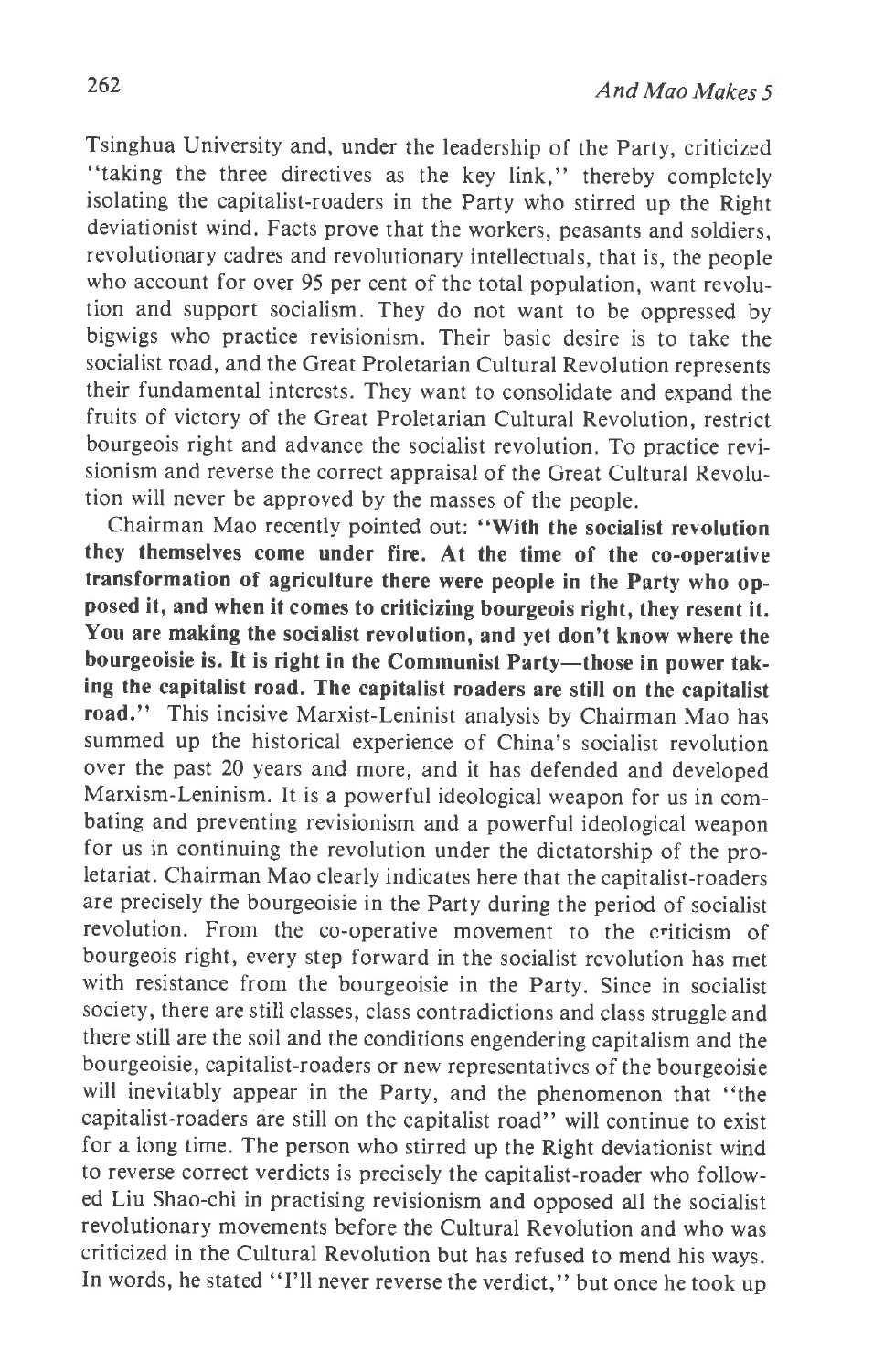work again, he relapsed into error and continued to take the capitalist road. Persons like him have never been Marxists but are bourgeois democrats with their ideology, as Chairman Mao pointed out, remaining at the stage of the democratic revolution. Like Sung Chiang in the novel Water Margin who, though having joined the ranks of the peasant insurgents, still represents the landlord class, the capitalist-roaders are "Communists" in name but actually representatives of the old and new bourgeoisie within and outside the Party. We must bear in mind that throughout the historical period of socialism, the principal contradiction is the contradiction between the proletariat and the bourgeoisie, the main danger is revisionism, and the target of the revolution is the bourgeoisie, mainly those in power in the Party taking the captalist road.

The struggle initiated and led by Chairman Mao to beat back the Right deviationist wind to reverse correct verdicts concerns the future and destiny of our Party and state. After every great historical social change, there inevitably are persons like Confucius who came out and tried to turn things back and restore the old order. Such persons are bound to appear in great revolutions such as the Great Froletarian cultural Revolution. The current struggle between reversing correct verdicts and opposing the reversal, between restoring the old order and combating restoration, is a continuation and deepening of the struggle between Chairman Mao's proletarian revolutionary line and the counter-revolutionary revisionist line of Liu Shao-chi and Lin Piao' and a continuation and deepening of the Great Proletarian cultural Revolution. Such struggles will go on in the future, and we must be sober-minded about this.

The struggle against the Right deviationist wind to reverse correct verdicts is being carried out under the leadership of the Party committees at various levels. Do not establish ties and do not organize fighting groups. It is essential to conscientiously study the theory of the dictatorship of the proletariat, study Chairman Mao's theses on classes, class contradictions and class struggle since the Second Plenary Session of the Seventh central committee of the communist Party of china and his important instructions on the Great Proletarian cultural Revolution and on the counter-attack on the Right deviationist wind to reverse correct verdicts, and get a clear understanding of the character, target, tasks and prospects of the socialist revolution. Leading cadres should stand in the van of the movement and take the lead in study, exposure and criticism and in the counter-attack against the Right deviationist wind. It is necessary to have faith in the masses, rely on the masses and boldly arouse the masses, and firmly grasp the main orienration of struggle: unite, and focus the criticism on the revisionist line